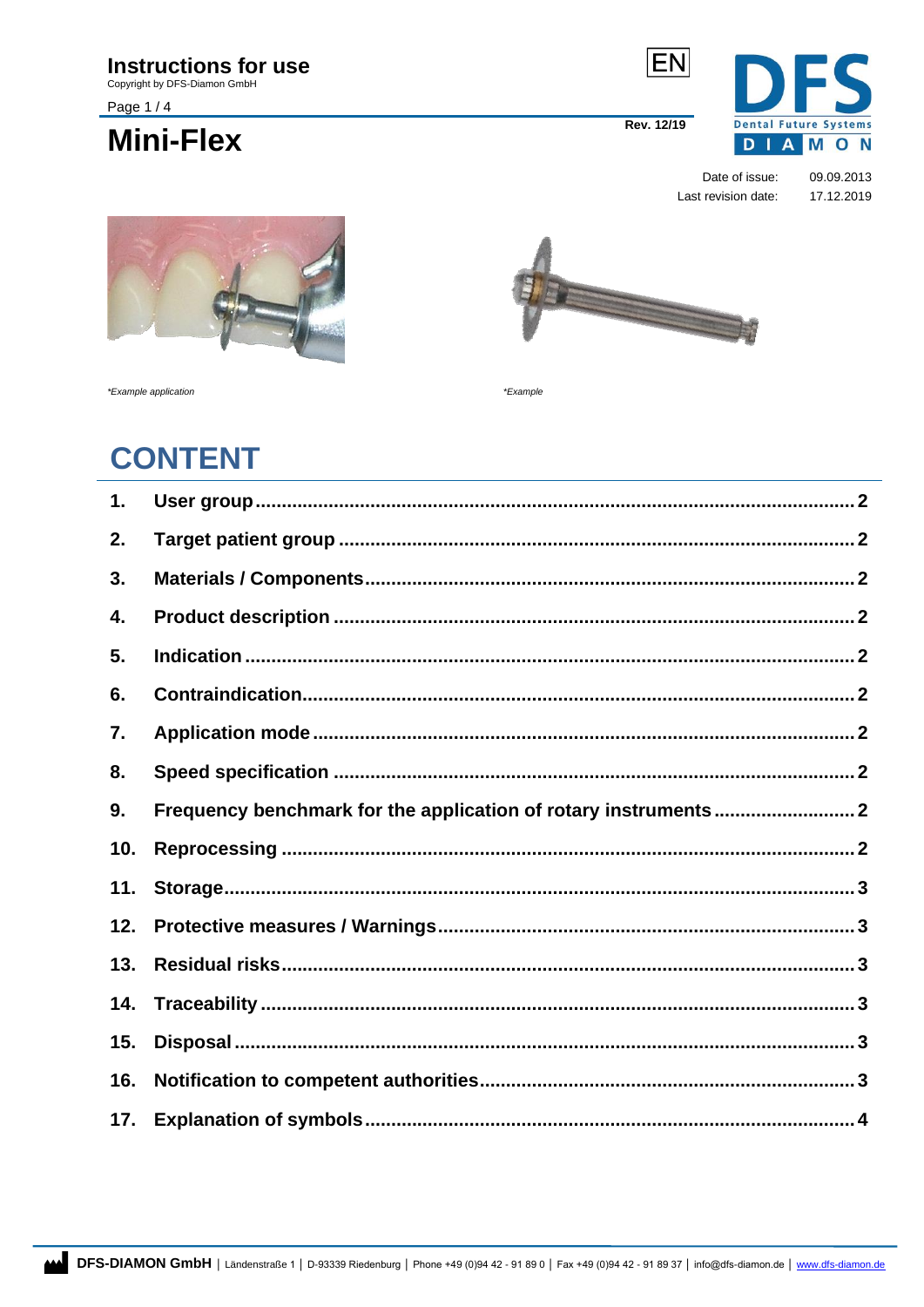Copyright by DFS-Diamon GmbH

Page 2 / 4

# **Mini-Flex** Rev. 12/19



Date of issue: 09.09.2013 Last revision date: 17.12.2019

## **1. User group**

The instruments may only be used by appropriately qualified personnel in dental surgery or clinics.

- ➢ Maxillo-facial surgeons / dental/oral surgeons
- **Dentist**

## <span id="page-1-0"></span>**2. Target patient group**

Patients with dental medical indications in the area of the described indications and applications.

## <span id="page-1-1"></span>**3. Materials / Components**

- $\triangleright$  Instruments with medical-grade steel mandrel and working piece (corrosion-resistant steel, martensitic / CrS) with diamond coating
	- Even two-layer coating with natural diamond

#### <span id="page-1-2"></span>**4. Product description**

The Mini-Flex diamond disc is intended for intraoral separation, contouring and finishing of composites, ceramics or other filling materials. The disc is ideally suitable for these applications due to the flexibility and slight thickness.

## <span id="page-1-3"></span>**5. Indication**

 $\triangleright$  Separation, contouring and finishing of composites, ceramics or other filling materials

## <span id="page-1-4"></span>**6. Contraindication**

- $\triangleright$  The instruments may not be used for any other than the described indication or application area.
- $\triangleright$  Excessive temperatures due to insufficient water cooling must be avoided (possible damage of pulp)
- ➢ The indicated speed may not be exceeded (risk of fracture/injury)
- Jamming or using the instrument as a lever must be avoided (risk of fracture/injury)
- ➢ Processing of soft materials must be avoided

## <span id="page-1-5"></span>**7. Application mode**

- $\triangleright$  Insert the instrument into the turbine/handpiece as deeply as possible. (There is a risk of injury if not inserted deeply enough!)
- $\triangleright$  For best results observe the recommended speeds as per the attached chart
- $\triangleright$  Insert the instrument into the mouth prior to rotation to avoid risk of injury
- ➢ Instrument must be rotating before touching the tooth or the dental material
- $\triangleright$  We recommend water cooling of min. 150ml/min as the disc diameter is larger than 3,1 mm
- ➢ Contact pressure and speed (rpm) depend on the material (tooth hardness, etc.) and the drive unit. Contact pressure and speed (rpm) are inversely related, i.e. the higher the speed the lower the pressure. Please observe the instructions for use and recommendations of the handpiece or turbine manufacturer.

## <span id="page-1-6"></span>**8. Speed specification**

#### **Maximum speed for Mini-Flex diamond discs**

| Connection type   Instrument |           | <b>Speed</b>     |
|------------------------------|-----------|------------------|
| RA/CA                        | Mini-Flex | $3' - 5.000$ rpm |

## <span id="page-1-7"></span>**9. Frequency benchmark for the application of rotary instruments**

The following values serve as a reference only; the actual service life may differ depending on the application, usage and material but must not exceed the maximum number of reprocessing cycles.

#### ➢ Diamond instruments **30x**

## <span id="page-1-8"></span>**10. Reprocessing**

For reprocessing (cleaning, disinfection and sterilization) see the separate instructions for reprocessing.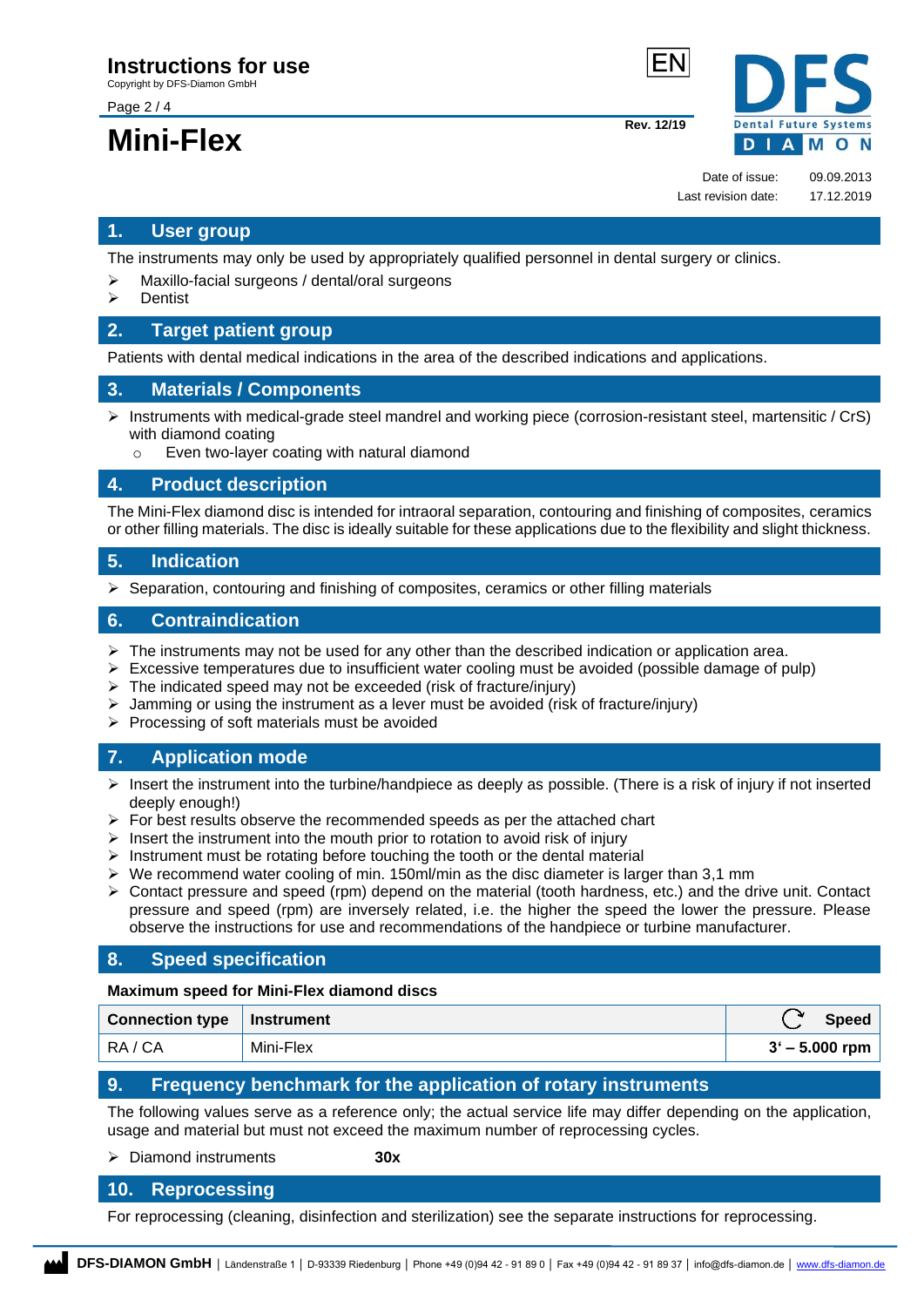Copyright by DFS-Diamon GmbH

Page 3 / 4

## **Mini-Flex** Rev. 12/19



 $\overline{\phantom{a}}$ 

Date of issue: 09.09.2013 Last revision date: 17.12.2019

## <span id="page-2-0"></span>**11. Storage**

- ➢ Do not store instruments in plastic pouches (damaged pouches can cause contamination of the instruments)
- $\triangleright$  Store in dry conditions

## <span id="page-2-1"></span>**12. Protective measures / Warnings**

Protect yourself by wearing appropriate protective gear (gloves, goggles, mask)

## <span id="page-2-2"></span>**13. Residual risks**

Possible residual risks are fracture or deformation due to gross faulty handling or contamination due to inappropriate sterilization which may lead to harm of the patient, user or third persons.

The diamonds of Mini-Flex diamond disc are embedded into a nickel layer. Using diamond instruments whose diamond coating has already been used up or disappeared may result in an intro-oral nickel contamination resulting in possible sensitive reactions of the patient. No allergic reactions have been reported when instruments are used correctly.

In addition, there are the following further residual risks with regard to possible foreseeable application errors, which may result in harm to the patient:

- ➢ Incorrect use of speed (too low/too high)
- $\triangleright$  Contraindicated applications
- ➢ Missing / insufficient water cooling

These residual risks are highly unlikely and are not expected in case of appropriate use and handling over the lifecycle of the instrument.

## <span id="page-2-3"></span>**14. Traceability**

We recommend keeping the original packaging over the entire lifetime of the instrument in order to ensure traceability via the lot number.

## <span id="page-2-4"></span>**15. Disposal**

Used and/or defective instruments need to be sterilized before disposal to avoid transmission of germs. Please be careful with sharp edges or tips.

After sterilization instruments can be discarded with general clinical waste.

## <span id="page-2-5"></span>**16. Notification to competent authorities**

Competent national authorities and the manufacturer need to be notified about all serious incidents occurring in the context of the product without delay.



DFS-Diamon GmbH Ländenstraße 1 93339 Riedenburg Germany